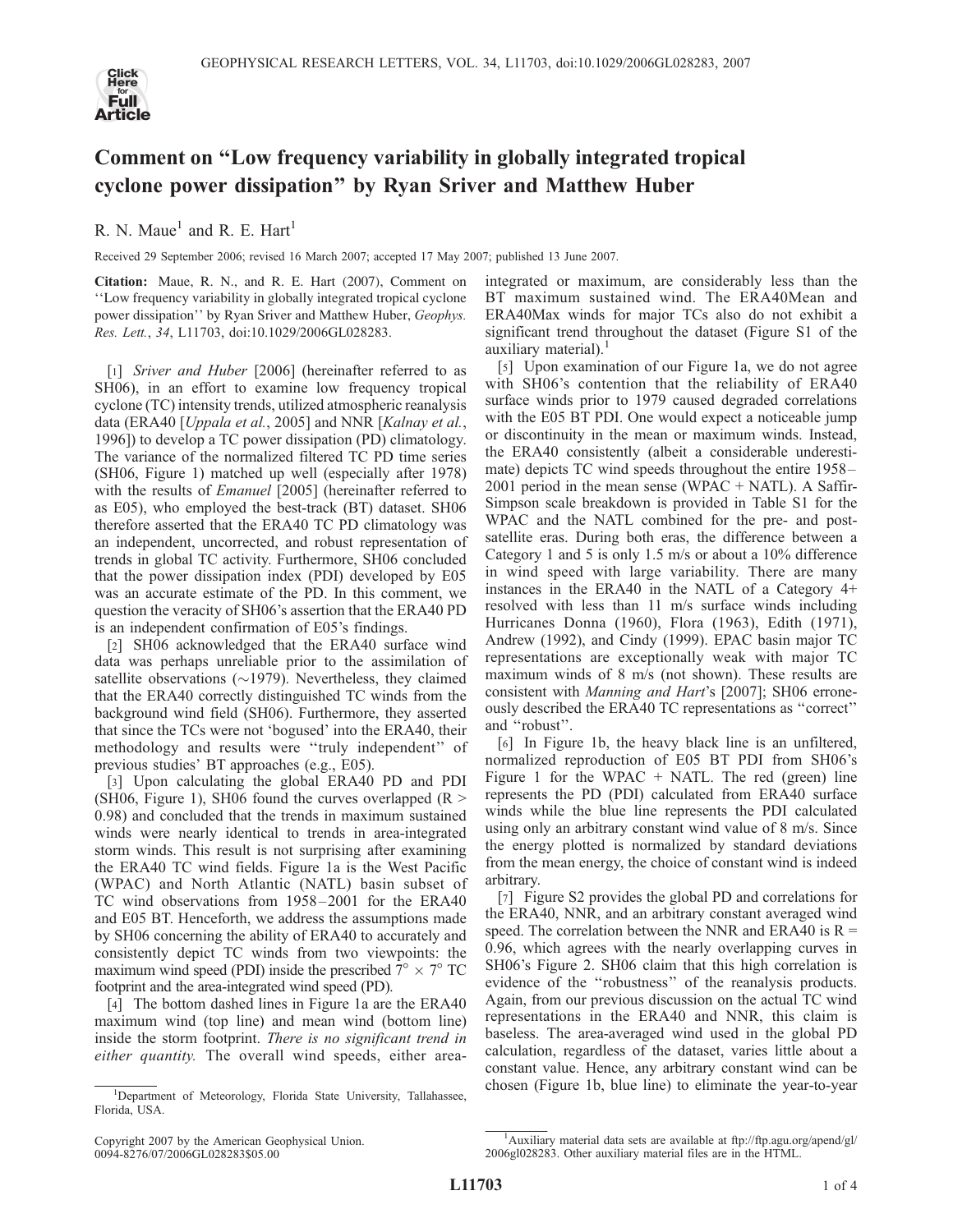

Figure 1. For all 1958–2001 NATL and WPAC TCs: (a) Mean yearly winds for BT, ER40Mean, and ERA40Max (lines) with number of yearly BT reports in the background bar chart. Correlations are between the respective annual-mean cubed wind quantities. (b) PD/PDI normalized according to each time series individual mean and standard deviation. The line colors are described in the legend along with respective R values in matrix for comparison.

intensity variations so that only the TC lifespan and frequency are retained. The correlation between this constant wind and the ERA40 still exceeds  $R = 0.90$ . Thus, approximately 80% of the global PD variance is explained simply by the duration and frequency provided by the BT dataset.

[8] To effectively compare with E05, SH06's Figure 1 concentrated only on the WPAC and NATL and attributed large differences between the ERA40 and E05 normalized PDI prior to 1979 to shortcomings in the ERA40. However, with the conclusions drawn from the ERA40Mean and ERA40Max winds from Figure 1b, this disagreement is not supported by the data utilized. We see from Figure 1a that with normalized, unfiltered quantities, the ERA40 or NNR curves (PD and PDI) appear to be well-correlated with the BT PDI during the transition into the satellite period ( $\sim$ 1979). In fact, R > 0.85 whether the period 1979–2001 or 1967 – 2001 is chosen (not shown), and bifurcates prior to the late 1960s ( $R = 0.16$  for 1958–1967).

[9] E05 applied adjustments to the WPAC BT winds with weighting corrections changing in 1967. Figure 2 addresses the nature of this bifurcation and shows the year-to-year correlation between 6-h E05 BT winds and 6-h ERA40 mean winds ( $7^\circ \times 7^\circ$  footprint average) along with the three years of E05 weighting change (red, blue, and green lines). The combined and individual basin plots clearly show the bifurcations in the WPAC and ATL correlations coinciding with the E05 corrections. The data quality in both the BT and reanalyses is of course more highly suspect during these periods and is likely a contributing factor as well. It is noteworthy that the correlations are far more uniform overall in the NATL basin where one pre-1970 correction was applied.

[10] In summary, the *track* database is the same for both the E05 and SH06. Thus, the annual total existence (hours) of TCs is the same among the two datasets. Based upon this and this alone, it is incorrect to assert that any trackdependent statistics (such as PD or PDI) derived from these two datasets are independent. Accordingly, the time integral and area-integral are irrelevant when comparing the ERA40 PD/PDI to the E05 BT PDI since each quantity is constant: 6-hour  $\Delta t$  or  $7^{\circ} \times 7^{\circ}$  footprint (latitude effects notwithstanding). Thus, the resulting relevant comparison for independence is simply the TC wind cubed (whether maximum wind for PDI or area-averaged wind for PD). Hence, the contribution to R between ERA40 PD and E05 BT PDI that is independent of the frequency of occurrence in the E05 BT is simply the correlation between 6-hourly  $V^3$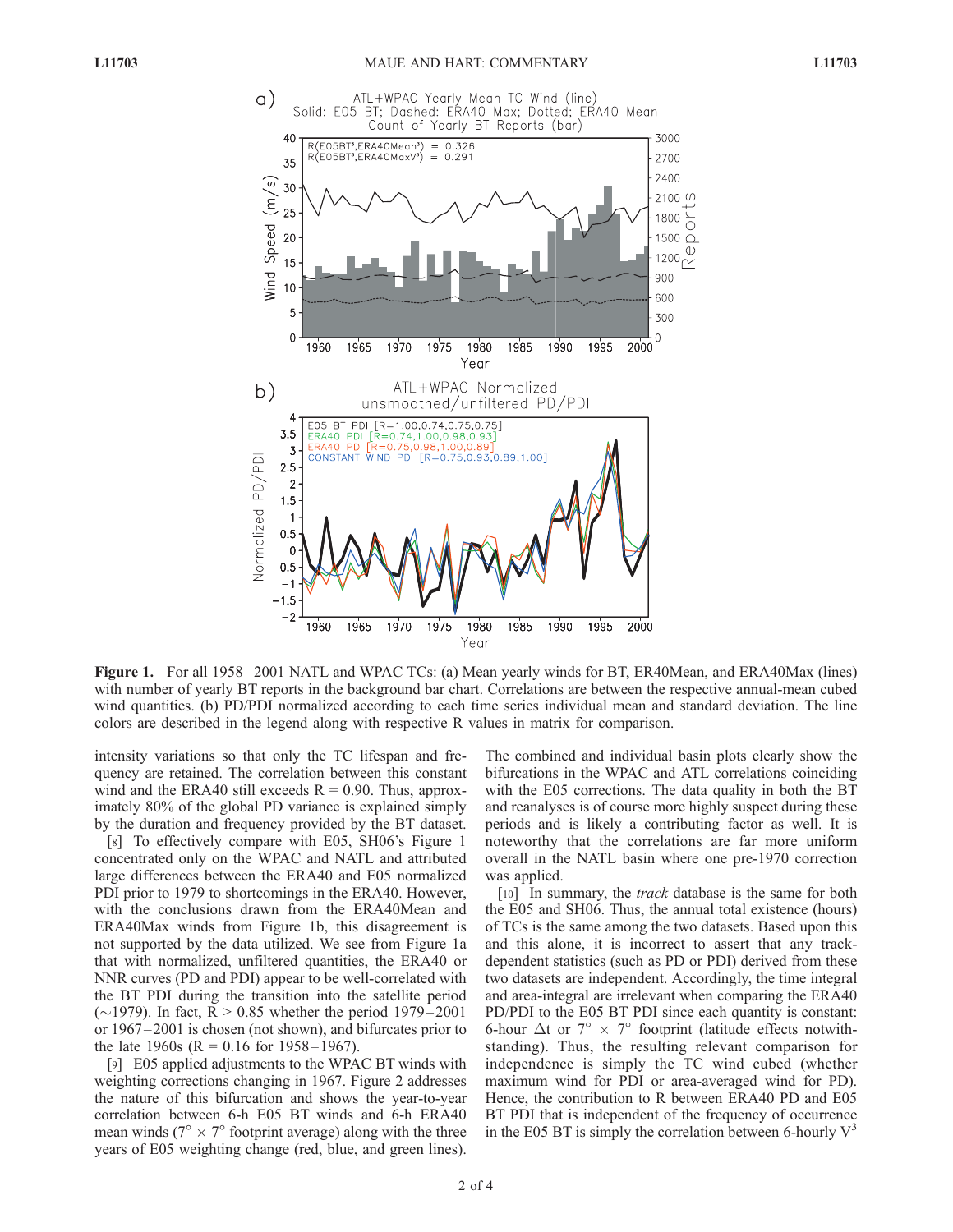



Figure 2. Correlation between 6-h BT and ERA40 Mean winds. Solid vertical line is the average R value calculated each year with the 5-year unweighted running mean (vertical dotted). The red/green (blue) lines indicate the endpoints of the respective WPAC (ATL) wind correction periods in E05.

measures in ERA40 and E05 BT. Correlations of accumulated annual means cannot be used here since it would result in unequal weighting among 6-h times from year to year.

[11] As shown in Figure 1a, the correlation between  $V^3$  for the entire dataset (TS strength and above) varies between 0.29 and 0.33 (ERA40 maximum and mean winds). When only Category 3+ track points are considered (Figure S1), the correlation decreases to less than  $0.08$  (R = 0.10 for Category 1+, not shown). Thus, at best 10% of the PDI/PD signal is independent between the E05 BT and ERA40. It follows that 90% of the correlation between ERA40 PD and E05 BT PDI is a function of the year-to-year variability in storm existence (lifespan) rather than intensity.

[12] From Figure 1a, the annual mean E05 BT and ERA40 max and mean winds have remained nearly constant from 1958–2001. The average intensity of TC winds in the ERA40 is that of a marginal tropical storm with little physical difference between Category 1 and 5 winds (Table S1; consistent with Manning and Hart [2007]). Moreover, only TC Michelle (2001) in the WPAC + NATL reached a maximum ERA40 wind speed of hurricane strength  $(>=33$  m/s). There are no other TCs in the ERA40 with surface winds above tropical storm strength.

[13] The correlation between WPAC+NATL BT and ERA40 PD (PDI) does not change due to the insertion of satellite data in 1979 as SH06 conjectured. The normalized, unfiltered comparisons in Figure 2 show that the time series diverge in the late 1960s. As suggested by the WPAC individual panel in Figure 2, three bifurcation points in the correlations between the ERA40 winds and ''corrected'' E05 BT winds coincide with adjustment periods in E05.

[14] Since ERA40 and NNR cannot meaningfully distinguish between Category 1 and 5 TC surface winds for PD calculations, an arbitrary constant wind may be used instead of reanalysis products to arrive at nearly the same global PD time series ( $R \sim 0.90$ ). This is not evidence of robustness as concluded by SH06. Furthermore, correlation of the ERA40 PD  $(V^3)$  with the Accumulated Cyclone Energy metric  $(V^2)$ does not provide any additional evidence of reanalysis products' independence.

[15] In conclusion, the relationship between the ERA40 PD and BT PDI is a result of dataset interdependence on frequency and lifecycle with less than 10% of the correlation arising from intensity variability. Thus, we contend that SH06 does not independently confirm prior studies [E05; Webster et al., 2005; Trenberth, 2005].